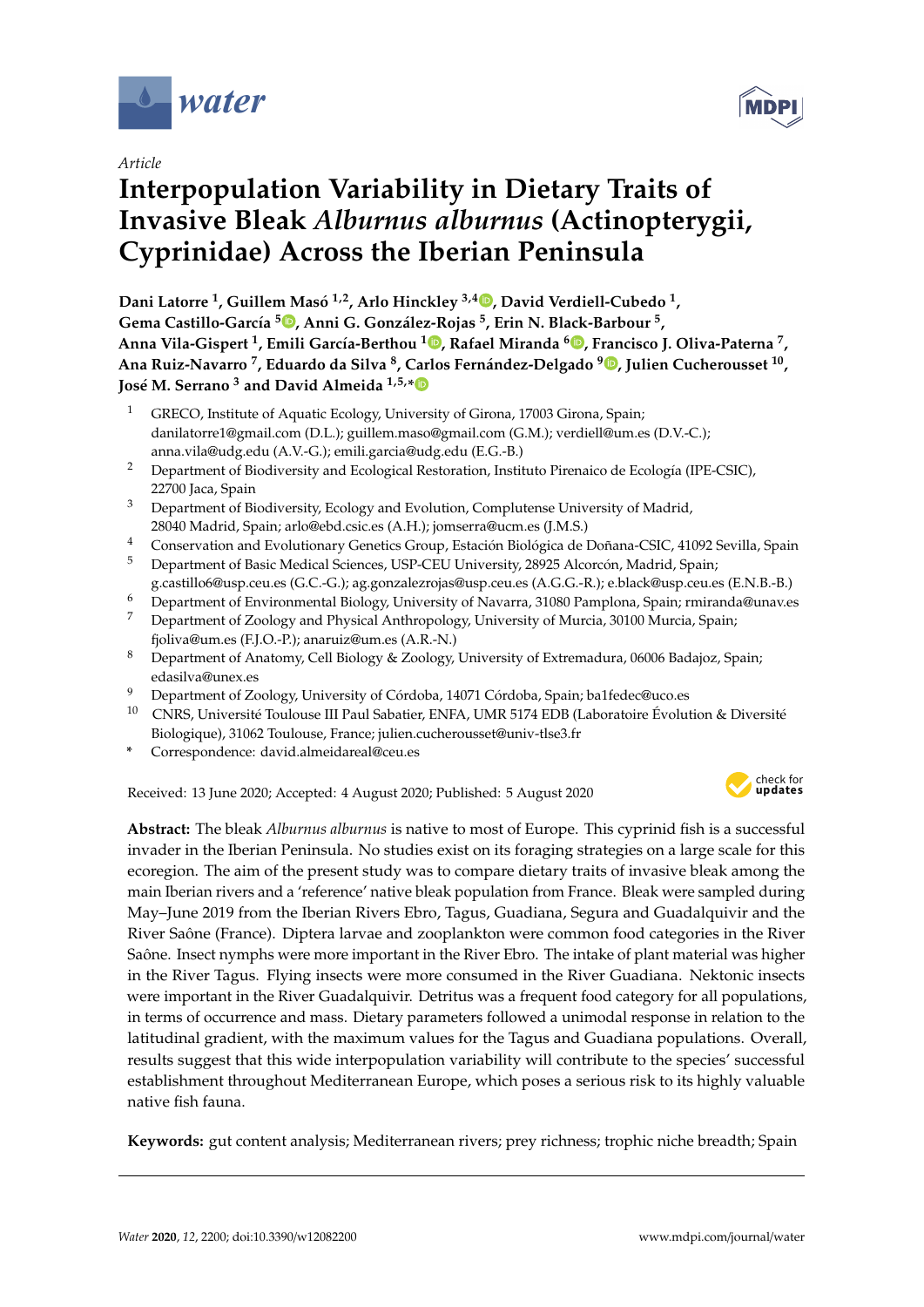# **1. Introduction**

The disruptive effect of fish invasions is of particular conservation concern in the Iberian Peninsula, which is rich in endemisms. Indeed, >50% of native fish species are unique to this region [\[1](#page-9-0)[,2\]](#page-9-1), but the proportion of non-native fishes (>30%) continues to increase [\[2](#page-9-1)[,3\]](#page-9-2). The bleak *Alburnus alburnus* (L., 1758) is a cyprinid species native to most of Europe, from the northern Pyrenees to the Urals. In its native area, bleak inhabit lakes or still-waters in medium/large rivers and feed chiefly on zooplankton [\[4–](#page-9-3)[6\]](#page-9-4). In the Iberian Peninsula, this species was mainly introduced in reservoirs during the 1990s as a 'forage fish' for non-native piscivorous fishes, such as northern pike *Esox lucius* L., 1758, largemouth bass *Micropterus salmoides* (Lacepède, 1802) or pikeperch *Sander lucioperca* (L., 1758) [\[7\]](#page-9-5). Since its introduction, the bleak has displayed a strong invasive character throughout Spain and Portugal, taking advantage of anthropogenic disturbances on Mediterranean freshwater ecosystems [\[8–](#page-9-6)[10\]](#page-9-7). Moreover, this species threatens several Iberian fishes, mainly through hybridization, trophic competition and behavioral interference (i.e., aggression) [\[3\]](#page-9-2). This is because Iberian fish communities have low diversity and are poorly adapted to a such invasion level of non-native fishes [\[1\]](#page-9-0), which usually displace native species from available resources. As an example, direct observations by snorkeling have clearly shown that foraging behavior of endemic Ebro nase *Parachondrostoma miegii* (Steindachner, 1866) is disturbed by bleak [\[11\]](#page-9-8). All this information on bleak traits (e.g., spread capacity, environmental impacts) allows to consider this species as a clear invasive fish of high ecological risk in Iberia [\[2,](#page-9-1)[12\]](#page-9-9). However, the available information on bleak dietary traits in the Iberian Peninsula corresponds to a few particular sites only [\[13](#page-9-10)[,14\]](#page-9-11), with no study comparing data at the scale of this entire ecoregion. This would be of particular interest to reveal macroecological patterns (e.g., latitudinal gradients). Indeed, dietary traits of non-native fish can show wide variability under contrasting ecological conditions [\[14](#page-9-11)[–16\]](#page-9-12) and this has implications from a conservation perspective. Thus, a better understanding of dietary data can be used by policy-makers and environmental managers to assist monitoring programs in identifying which other areas are likely to be colonized by this invasive species [\[2\]](#page-9-1). Therefore, the information in the present paper is highly relevant to understand invasion features of this fish species throughout Iberian freshwaters.

Consequently, the aim of the present study was to assess the interpopulation variability in dietary traits of invasive bleak across the Iberian Peninsula. For this purpose, bleak populations were compared among the main rivers within this region, along with a native bleak population from France. Specifically, diet composition was analyzed by means of two overall indices: percentages of occurrence and ingested mass; and four dietary parameters were examined: ingested mass, prey richness, trophic diversity and trophic niche breadth.

# **2. Materials and Methods**

# *2.1. Study Areas*

Five main Iberian rivers were sampled for bleak along a latitudinal gradient (from North to South): Ebro (41°47'30" N–1°05'24" W and 41°26'39" N–0°28'26" W), Tagus (39°49'07" N–4°20'25" W and 39°58'12" N-4°42'17" W), Guadiana (38°59'58" N-5°51'52" W and 38°50'18" N-6°13'53" W), Segura (38°06'05" N-1°17'50" W and 38°04'54" N-0°53'37" W) and Guadalquivir (37°37'01" N-5°35'45" W and 37°30′46" N–5°56′38" W). These geographic coordinates correspond to two sampling sites per river (first coordinates are for sites located upstream). For comparative purposes, we surveyed a main river within the bleak's native range close to the Pyrenees, i.e., historically a potential 'donor region' for non-native fish introductions to the Iberian Peninsula along the so-called 'Perpignan–Barcelona corridor' (see Clavero and García-Berthou [\[17\]](#page-9-13) for details on invasion routes). Thus, the River Saône (Rhône drainage, eastern France) was selected as a 'reference' population, although only one site ( $47°02'13''$  N–5°06'52" E) was finally surveyed. In any case, a comparable number of bleak specimens (200 individuals, see below) were collected from the River Saône and data from the two sampling sites in Iberian rivers were pooled for statistical analyses, as no 'site effect' was found (see Data Analyses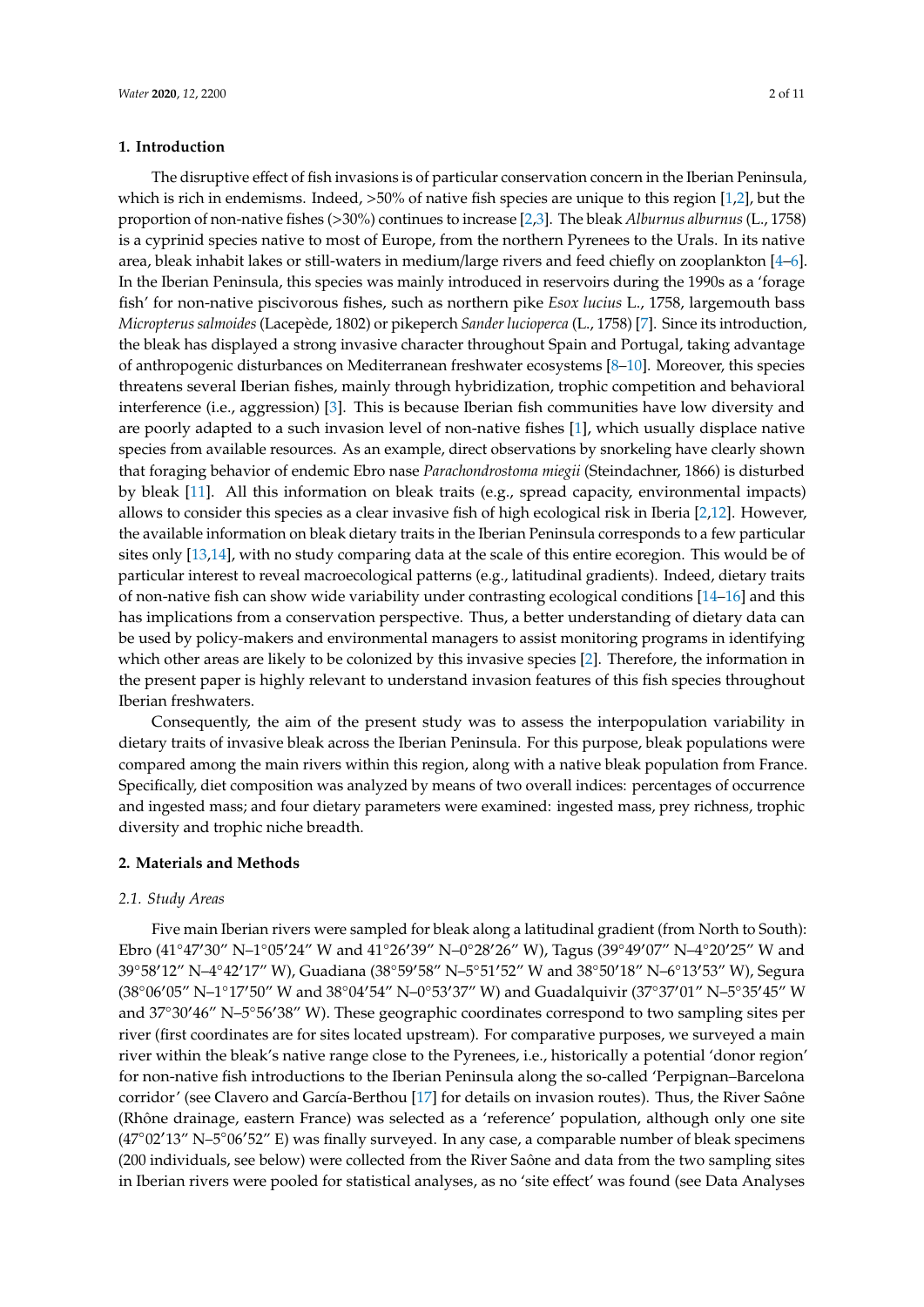below). All the study rivers were selected because they represent large water courses (i.e., >500 km river length), where bleak are widely distributed and reach relatively high abundances within the local fish assemblages. A final key point for selection of these particular Iberian rivers was that bleak were sequentially introduced into these different catchments and thus, their populations will potentially reflect specific 'invasion stages' on the examined dietary traits (e.g., Závorka et al. [\[18\]](#page-10-0)). Specifically, bleak were introduced into the study rivers in the following years (first mention) [\[7\]](#page-9-5): Ebro in 1992, Guadiana in 1999, Segura in 2004, Tagus in 2005 and Guadalquivir in 2006. The climate in the study area of the River Saône is Temperate Oceanic (800–1000 mm of mean annual rainfall, 10–13 ◦C mean annual temperature) [\[19\]](#page-10-1), the most common climatic conditions for the bleak's native range in Europe [\[6\]](#page-9-4). The climate regime for the study Iberian rivers is typical Mediterranean, with rainfall concentrated in autumn–winter ( $\approx$ 500 mm) and intense summer drought (<100 mm). The mean annual temperature ranges between 15–18 ◦C. The lowest temperatures occur in winter (down to −5 ◦C) and the highest in summer (>35 ◦C) [\[20\]](#page-10-2). The bed geomorphology was similar between rivers, mainly consisting of pebbles and gravel, although the fraction of silt was slightly higher in the River Saône.

#### *2.2. Field and Laboratory Work*

Fish were collected from May to June 2019, just before the spawning period of bleak for each study area (authors, pers. obs.), thereby avoiding any effect of the 'reproductive status' on foraging habits. Moreover, the year 2019 is considered to have been hydrologically 'average' in the study areas [\[19](#page-10-1)[,20\]](#page-10-2). As a result, the effects of particular dry or wet years on dietary traits are avoided within our study. Sampling sites ( $n = 11$ , two per Iberian river plus one in the River Saône) were selected to encompass similar environmental conditions. Specifically, sites were located in well-regulated middle reaches of the main channel, where water level fluctuations are controlled throughout the year, avoiding the effects of strong increases/decreases in river discharge. Water velocity was registered in each site to check the values were similar among populations for a better comparability. These habitat conditions are representative of large rivers in both the native and Iberian ranges. Also, sampling sites were located in the vicinity of similar surroundings (e.g., land use for agricultural exploitation) and far from the influences of main tributaries and towns. Sites were separated >50 km within each Iberian river to ensure the data were more representative from the study areas and also to minimize data dependence among sampling sites per river. Given that water temperature has a strong influence on fish metabolism and food digestion, this parameter was measured per site to check that variability was in accordance with the study latitudinal gradient (i.e., colder waters to the North and warmer waters to the South). A variety of consistent sampling protocols was followed by wading and from boats according to the European legislation (CEN/ISO Standards, EC Directive 2014/101/UE [\[21\]](#page-10-3)). This allowed obtaining a representative sample of bleak across the broadest possible body size range from each river. Catch methods consisted of following a zigzagging and upstream direction in both banks at each site (100-m river length) by electrofishing (2000 W pulse DC generator at 200–250 V, 2–3 A, 30 min per bank), dip nets (1.5-m-long pole, 30-cm-diameter net, 10-mm mesh size), seine nets  $(20 \times 2 \text{ m}, 10 \text{-mm mesh size})$  and gill nets  $(20 \times 1 \text{ m}, 10 \text{-mm mesh size}, 50\%$  hanging ratio, 1.5-m deep). All surveys followed the same sampling protocols (e.g., proportional effort in terms of people and time) to ensure comparability among the study rivers. Additionally, a professional fisherman sampled for bleak in the River Saône. To encompass the existing environmental variability, fish were collected from all meso-habitats present in the study rivers (e.g., runs, pools, shallows), as bleak can be found under contrasting river conditions in the Iberian Peninsula [\[10](#page-9-7)[,14\]](#page-9-11).

After each survey was concluded, bleak were immediately euthanized by immersion in an overdose solution of anesthetic (MS-222) for 15 min, followed by severance of the spinal cord. Fish were stored on ice during transport to the laboratory (<2 h within the same sampling date). Individuals of the remaining fish species were identified and counted. Native species were kept in a tank with supplied oxygen (two battery-operated aerators with portable pumps) until fully recovered before being released. Other non-native species were euthanized (see details above). All field procedures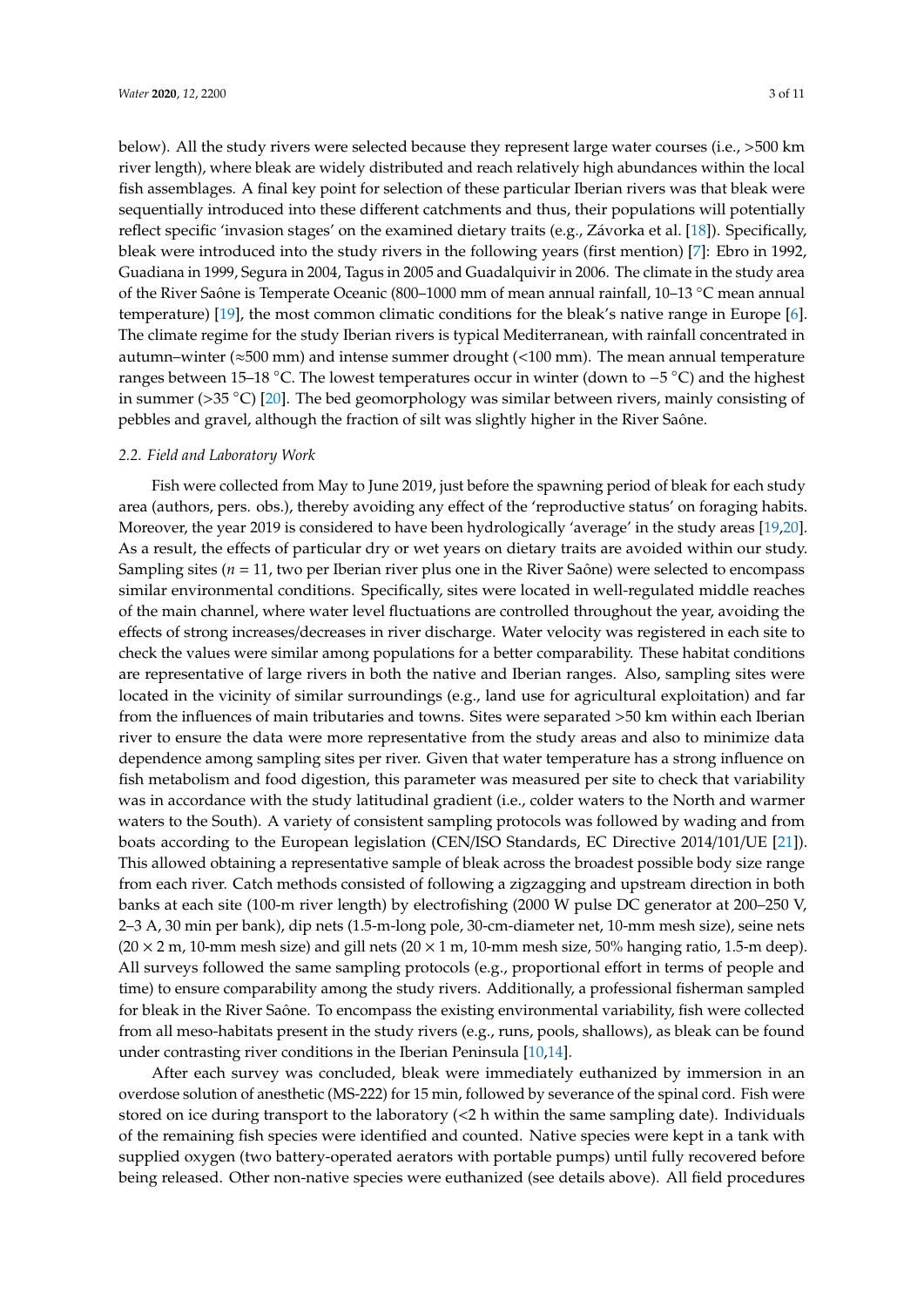complied with animal use and care regulations of Europe (specific licenses were granted for scientific field research). Fishes were collected by trained personnel and thus, no adverse effects were caused on the wildlife/habitat in the sampling sites, with all native fish being fully recovered.

On arrival at the laboratory, bleak individuals ( $n = 1200$ , 100 ind.  $\times$  2 sites  $\times$  5 Iberian rivers  $+ 200$  ind.  $\times$  1 site from the River Saône) were measured for standard length (SL,  $\pm$ 1 mm). This particular fish length was selected because it avoids 'noise' given by variation of caudal fin length not related to body size (e.g., wounds and cuts in the fish skin and rays). Specifically, bleak size ranged between 40–195 mm SL. Fish were dissected to examine the sex and collect the digestive system. Only the anterior one-third of the intestinal tract was preserved in 4% formalin for subsequent examination to avoid food remains severely digested (see a similar procedure in Latorre et al. [\[13\]](#page-9-10)). Food items were identified to the lowest possible taxonomic level (e.g., Tachet et al. [\[22\]](#page-10-4)) using a dissecting microscope  $(40\times)$  and weighed using an electronic balance  $(\pm 0.1 \text{ mg})$ .

### *2.3. Data Analyses*

Preliminary analyses did not find any difference between the sexes for the examined dietary variables (all *p*-values > 0.05). Consequently, this categorical factor was not included in subsequent data analyses to simplify the analytical models and thus, increase the statistical power of the remaining sources of variation, which would otherwise be seriously compromised (see a similar procedure in Alcaraz and García-Berthou [\[23\]](#page-10-5)). Given that percentages of empty stomachs were similar across populations (25–35%), this parameter was not statistically analyzed. In addition, data were pooled per Iberian river because the effect of 'sampling site' within each water course was not significant for any dietary variable (all *p*-values > 0.05), after performing Generalized Linear Mixed Models (GLMMs) with 'site' as the random factor (see a comprehensive review of this statistical technique in Johnson et al. [\[24\]](#page-10-6)). This analytical approach (i.e., pooled data) considerably improved the clarity of results and also facilitated biologic interpretation.

Two overall dietary indices were calculated (omitting empty guts) and expressed as a percentage for each food category (e.g., Latorre et al. [\[13\]](#page-9-10)): 'occurrence' (frequency of fish guts in which a particular food category occurred relative to the total number of fish individuals) and 'ingested mass' (frequency of the mass of a particular food category relative to the total ingested mass in all the examined intestinal tracts). Both of these percentages indicate whether a given food item is commonly eaten within the population and whether this food category is energetically important to the population. Furthermore, four dietary parameters were also calculated for each fish (e.g., see Almeida et al. [\[16\]](#page-9-12) for details on the particular formulae): ingested mass (mg), prey richness (*S*), trophic diversity (Shannon index, *H'*) and trophic niche breadth (standardized Levin's index, *B*). These parameters were selected as different measures of trophic plasticity to avoid potential bias of using only one parameter. Consequently, any macroecological pattern (e.g., latitudinal gradient) in dietary traits will be much clearer revealed if profiles among rivers are similar for several parameters.

Given that previous studies revealed significant relationships between dietary parameters and bleak size (an approach of age for fish) in Iberian waters (e.g., Almeida et al. [\[14\]](#page-9-11)), linear regressions were used, which showed similar slopes among the populations (all *p*-values > 0.05), with low and positive values. Consequently, analysis of covariance (ANCOVA) was used to reveal significant differences between populations (i.e., rivers) for the four dietary parameters. The effect of body size was controlled by using SL as the covariate. ANCOVAs were followed by a post hoc Tukey–Kramer honestly significant difference (HSD) test. Data were transformed by using  $\ln(x + 1)$ . Assumptions of normality of residuals and homogeneity of variances were verified through residual plots. Statistical analyses were performed with R version 3.1.3 [\[25\]](#page-10-7). The significance level was set at  $\alpha$  = 0.05. Sequential Bonferroni corrections were performed for every set of multiple tests.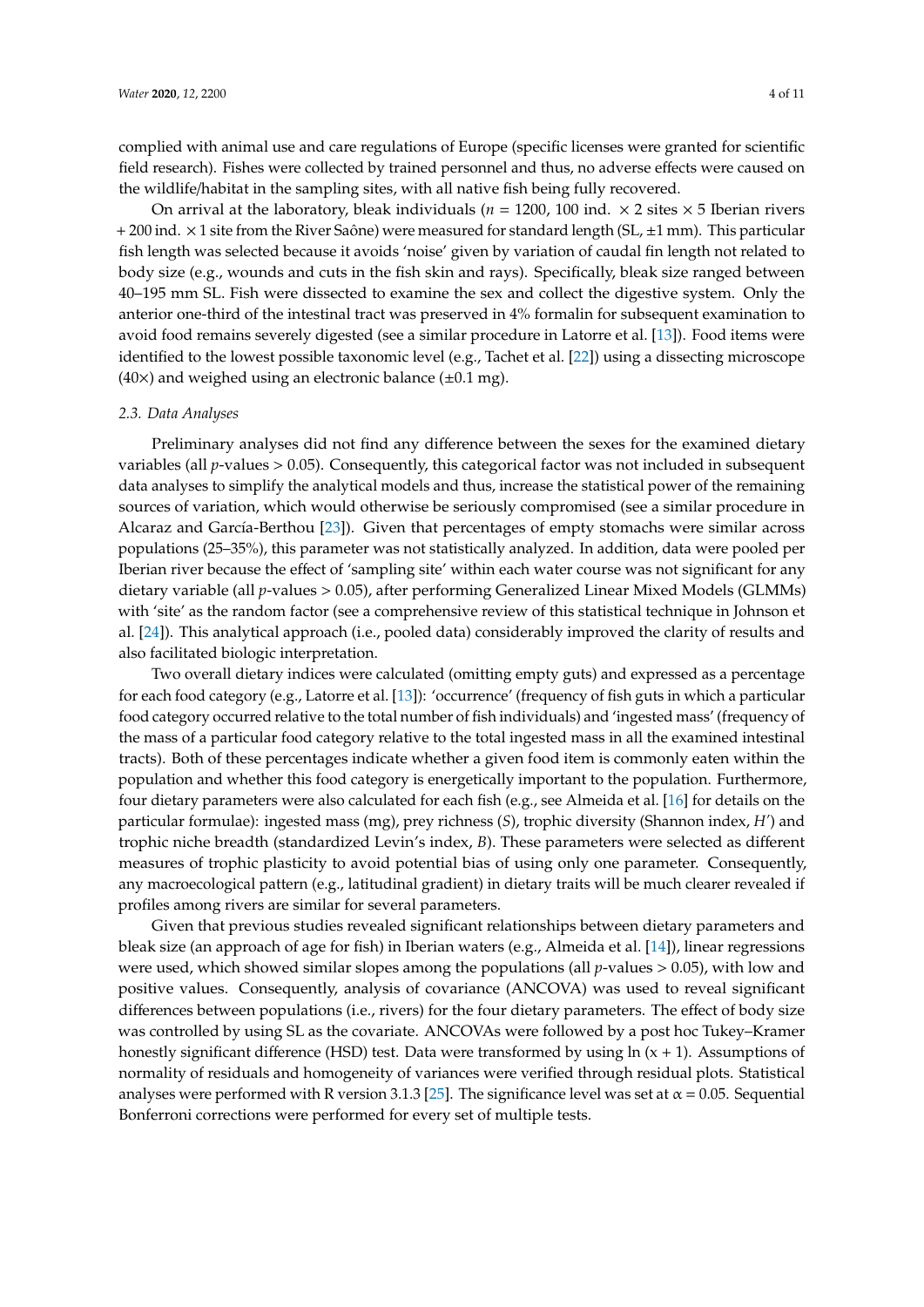# **3. Results**

Diptera larvae (e.g., Chironomidae and Simuliidae), zooplankton (e.g., Cladocera water fleas) and detritus were the most frequent food categories for the reference native population (i.e., the River Saône), both in terms of occurrence and ingested mass (Table [1\)](#page-4-0). The Ebro population showed a similar diet composition as per native bleak, although Ephemeroptera and Plecoptera nymphs were also important prey items. For the rest of study rivers, percentages of food categories were highly variable (Table [1\)](#page-4-0). More in detail to be highlighted per river: vegetation and other benthic invertebrates (e.g., freshwater snails) were frequent in the River Tagus; flying insects (e.g., wasps, mosquitoes or butterflies) and Diptera larvae were important in the Guadiana and Segura populations, respectively; benthic invertebrates (e.g., Diptera larvae, insect nymphs, Mollusca) and nektonic insects (e.g., water boatmen or predatory beetles) were very important in terms of ingested mass (>40% and ≈20%, respectively) for the River Guadalquivir. Detritus was an important food category for all bleak populations: 21–42% in occurrence and 13–27% as ingested mass (Table [1\)](#page-4-0).

<span id="page-4-0"></span>**Table 1.** Diet composition of bleak *Alburnus alburnus* in the study rivers. Percentages of occurrences (Oc., %) and ingested masses (Mass, %) are presented.

| River:                                      | Saône |       | Ebro |      | Tagus |      |     | Guadiana |     | Segura |                          | Guadalquivir |  |
|---------------------------------------------|-------|-------|------|------|-------|------|-----|----------|-----|--------|--------------------------|--------------|--|
| <b>Food Category</b>                        | Oc.   | Mass  | Oc.  | Mass | Oc.   | Mass | Oc. | Mass     | Oc. | Mass   | Oc.                      | Mass         |  |
| Algae and plant debris                      | 3     | $<$ 1 | 2    | 5    | 29    | 17   | 5   | 3        | 3   | <1     | 8                        | 9            |  |
| Zooplankton <sup>a</sup>                    | 50    | 17    | 40   | 15   | 11    | 8    |     | $<$ 1    | 5   | 3      | 10                       | 6            |  |
| Ephemeroptera and Plecoptera nymphs         | 5     | 9     | 33   | 21   | 5     | 10   | 20  | 23       | 7   | 21     | 5                        | 12           |  |
| Odonata nymphs                              |       | 2     | 11   | 6    |       | 5    | 5   | 9        |     | $<$ 1  |                          | 3            |  |
| Diptera larvae                              | 69    | 39    | 27   | 15   | 3     | 15   | 3   |          | 59  | 31     | 3                        | 16           |  |
| Trichoptera larvae                          | h     |       | 5    | <1   |       | <1   | 15  | 13       | 6   | 11     |                          | 5            |  |
| Other benthic invertebrates b               | 12    | 4     | 3    | 3    | 53    | 13   |     | $<$ 1    | 12  |        | 71                       | 14           |  |
| Nektonic and neustonic insects <sup>c</sup> |       | $<$ 1 |      | <1   |       | <1   |     | $<$ 1    |     | <1     | 20                       | 19           |  |
| Flying insects <sup>d</sup>                 | 3     | $<$ 1 | 5    | 8    | 35    | 7    | 61  | 23       | 3   | 19     | $\overline{\phantom{0}}$ |              |  |
| Terrestrial arthropods <sup>e</sup>         |       | $<$ 1 |      | <1   |       |      |     | 9        |     | <1     | 7                        | C            |  |
| Detritus                                    | 31    | 27    | 25   | 26   | 42    | 24   | 24  | 18       | 31  | 13     | 21                       | 14           |  |

<sup>a</sup> Acari, Cladocera and Copepoda;  $\frac{b}{c}$  Mollusca, Oligocheta and Coleoptera larvae;  $\frac{c}{c}$  Corixidae, Gerridae and Dytiscidae adults; <sup>d</sup> Hymenoptera, Diptera and Lepidotera; <sup>e</sup> Araneae and Formicidae.

Regarding dietary parameters and after accounting for fish length, significant differences were found between bleak populations for ingested mass  $(F_{5,812} = 32.94, p < 0.001)$ . Four distinct groups were found (from low to high adjusted mean): Saône/Segura (≈12 mg), Guadalquivir (≈25 mg), Guadiana (≈40 mg) and Tagus (almost 60 mg) (Figure [1a](#page-6-0)). Differences were also found for prey richness (F<sub>5,812</sub> = 18.68, *p* < 0.001). Two river groups were found: Ebro/Saône ( $S \approx 3-4$  prey items) and Guadiana/Guadalquivir/Tagus ( $S \approx 5$  prey) (Figure [1b](#page-6-0)). Significant differences were found between populations for trophic diversity ( $F_{5,812} = 19.76$ ,  $p < 0.001$ ). Two river groups were found: Saône/Ebro/Guadalquivir (*H'* ≈ 1) and Guadiana/Tagus (*H'* > 1.5) (Figure [1c](#page-6-0)). Significant differences were also observed between rivers for trophic niche breadth (F<sub>5,812</sub> = 20.49,  $p < 0.001$ ). Two distinct groups were found: Saône ( $B \approx 1.4$ ) and Tagus/Guadiana ( $B > 2$ ); while the remaining three rivers showed intermediate *B* values (1.6–1.7) (Figure [1d](#page-6-0)).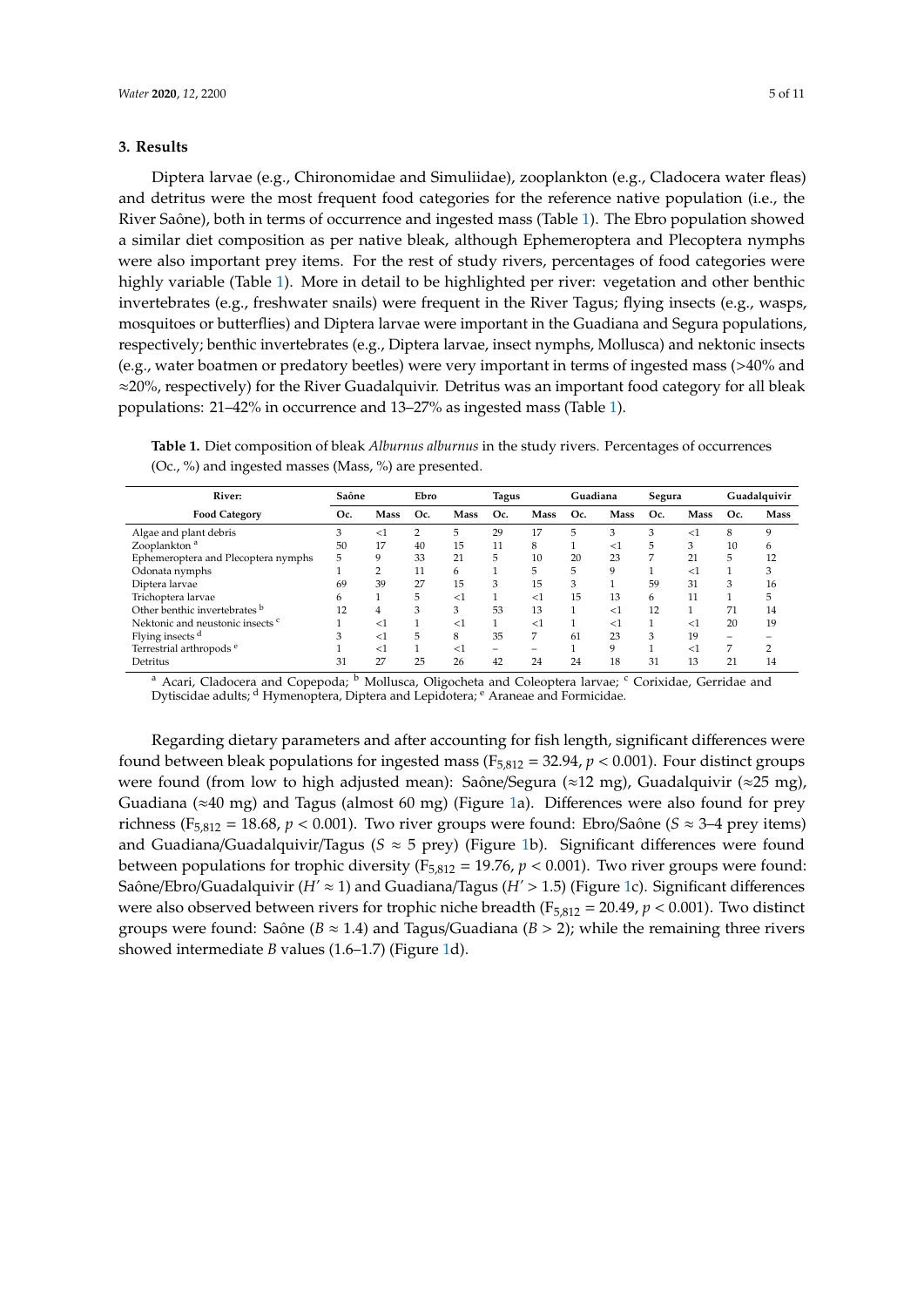

**Figure 1.** *Cont.*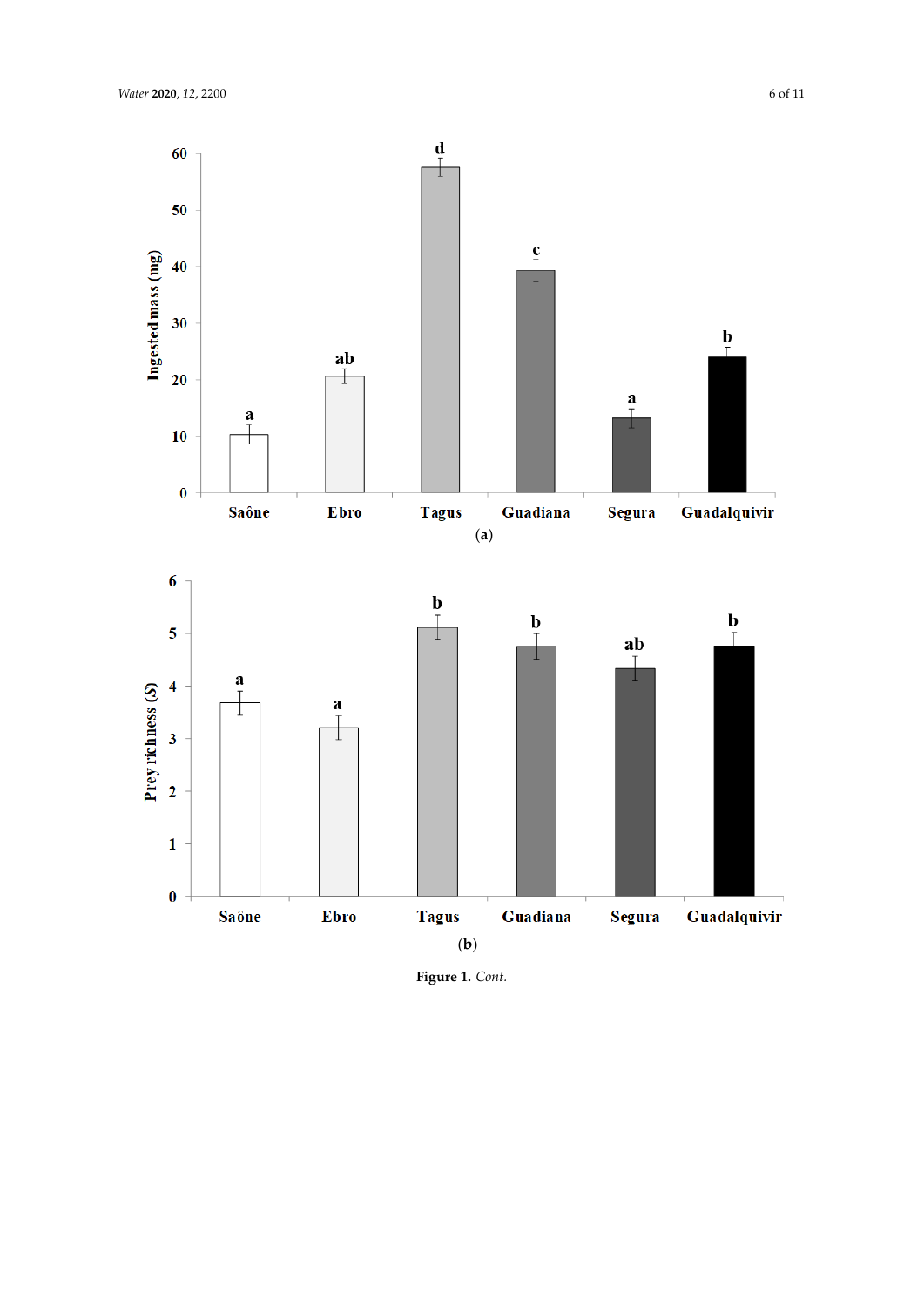<span id="page-6-0"></span>

Figure 1. Comparison of dietary parameters for bleak Alburnus alburnus among the study rivers. Results are adjusted means ± SE (ANCOVA, covariate: SL). Letters above bars indicate significant differences between bleak populations (Tukey's HSD tests,  $p <$  critical p-value from Bonferroni correction). (a): ingested mass. (b): prey richness. (c): trophic diversity. (d): trophic niche breadth.

# **4. Discussions 4. Discussions**

Given that the bleak mainly inhabits stillwaters in its native area, this species is well-adapted to Given that the bleak mainly inhabits stillwaters in its native area, this species is well-adapted to play an ecological role as an openwater feeder, with diet being chiefly based on zooplankton [4,5]. play an ecological role as an openwater feeder, with diet being chiefly based on zooplankton [\[4,](#page-9-3)[5\]](#page-9-14). Similarly, planktonic Crustacea were very important for native bleak in the River Saône. However, Similarly, planktonic Crustacea were very important for native bleak in the River Saône. However, the main food categories were Diptera larvae and detritus (i.e., benthic food items) for this reference the main food categories were Diptera larvae and detritus (i.e., benthic food items) for this reference population. This discrepancy between scientific literature and the present results for the native area population. This discrepancy between scientific literature and the present results for the native area was probably because most studies on bleak have been performed in lakes and reservoirs (e.g., Vinni was probably because most studies on bleak have been performed in lakes and reservoirs (e.g., Vinni et al. [\[4\]](#page-9-3); Vašek and Kubečka [\[5\]](#page-9-14)), whereas bleak diet has received less attention in flowing waters.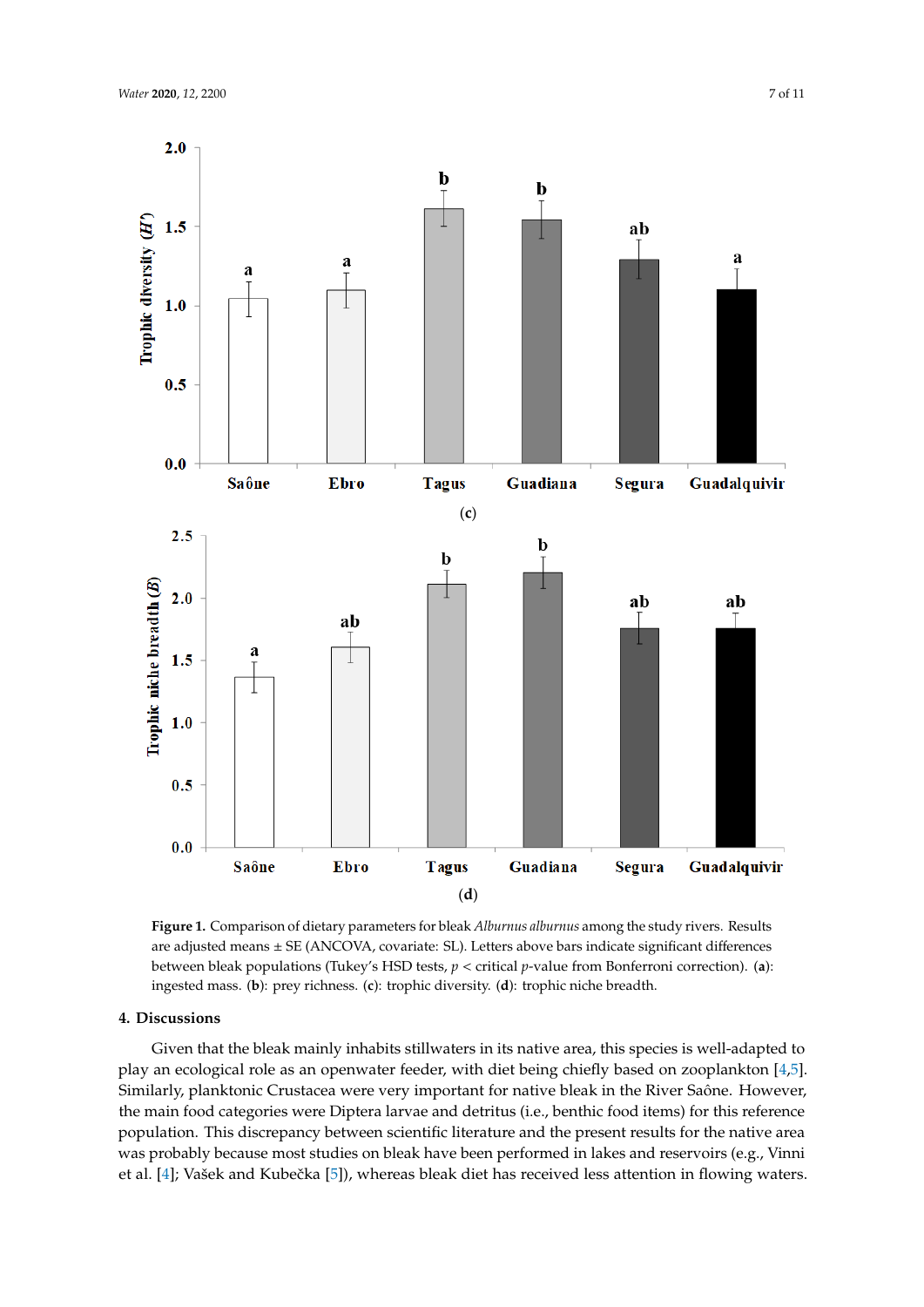However, even in lentic environments, bleak can modulate this zooplanktivorous strategy at each particular habitat patch to increase resource partitioning and consequently, reduce competition with coexisting cyprinid fishes, such as roach *Rutilus rutilus* (L., 1758) or freshwater bream *Abramis brama* (L., 1758) [\[4](#page-9-3)[,5\]](#page-9-14). Dietary indices were more similar between the River Saône and the River Ebro, the (geographically) closest study area to the reference population. This was also observed by Latorre et al. [\[26\]](#page-10-8)) for other biologic traits (i.e., growth and reproduction), which was explained in terms of climatic and hydrological 'proximity'. However, the intake of Diptera larvae and insect nymphs was different between the Saône and Ebro populations. In the River Saône, particle size was finer (see Methods section), with these bed conditions being very suitable for Diptera larvae (J. Cucherousset, pers. obs.), whereas substrate was coarser in the River Ebro (see Methods section), providing a high availability of nymphs (R. Miranda, pers. obs.). Other food items were prominent among the study populations, including a wide variety of trophic resources in terms of contrasting ecological features: vegetation, neuston, nekton and benthos. Thus, consumption of algae and plant material was higher in the River Tagus. In this respect, Vinni et al. [\[4\]](#page-9-3) demonstrated that intra- and mainly inter-specific competition were key causes to understand this result (i.e., high use of vegetation) in the native area. In relation to this finding, Tagus River showed the highest value for ingested mass, resulting in only one 'statistical group'. This may compensate a higher proportion of vegetation in the diet (see Results above). As a support for this interpretation, Latorre et al. [\[26\]](#page-10-8) did not find any effect of this 'low nutritious' feeding type (vegetation) on the growth rate in the River Tagus, with this population showing the highest values. Particularly for detritus, bleak showed a high consumption in the study Iberian rivers, which was also found elsewhere within this ecoregion, from streams to reservoirs [\[13](#page-9-10)[,14\]](#page-9-11). As a potential explanation, bleak may accidentally ingest plant material and detritus while feeding on sheltered invertebrates (D. Verdiell-Cubedo, pers. obs.). In the Guadiana population, bleak took advantage of prey from the water surface, such as fallen flying arthropods (D. Almeida, pers. obs.), which results in a low effort in terms of energy investment. Bleak caught prey from the water column in the River Guadalquivir, with this population displaying a 'costlier' foraging alternative, as nektonic insects (e.g., adult Dytiscidae beetles) require higher pursuit and capture efforts. However, more important, bleak fed on a great variety of benthic prey, from insect nymphs and larvae to mollusks and annelids, in all river populations. This finding indicates an elevated capacity of this fish to use food resources apparently less suitable to its morphologic adaptations (e.g., conspicuous superior mouth). Overall, these results suggest that bleak could deeply change the foraging strategy, from a 'pelagic' to a 'benthic' feeder, even within the same population (see Results for benthos and nekton in the River Guadalquivir). This capacity may aid bleak to better thrive in contrasting Iberian rivers, where zooplankton availability may be a more limited trophic resource [\[14\]](#page-9-11). Such a significant dietary shift has been also observed in the Iberian Peninsula for other invasive fishes adapted to a more stable hydrological regime in their native ranges, although they are phylogenetically and geographically very 'distant' to the bleak (e.g., North American centrarchids, see Almeida et al. [\[16\]](#page-9-12)).

Regarding dietary parameters, variation ranges for the four examined predictors were similar as per other study areas in the Iberian Peninsula (Latorre et al. [\[13\]](#page-9-10) in the NE; Almeida et al. [\[14\]](#page-9-11) in the SW). The present data were obtained from large rivers and the just mentioned studies included streams and reservoirs. Thus, these overall results indicate that Iberian bleak populations possess a high capacity of adapting to the particular habitat conditions where this invasive fish inhabits. No clear pattern was observed for any dietary parameter in relation to the year of introduction, which was in accordance with Latorre et al. [\[26\]](#page-10-8) for growth and reproduction traits. This lack of relationship is probably because the establishment stage was reached in a few years after bleak introductions (e.g., Bøhn et al. [\[27\]](#page-10-9)). As an example, a rapid and wide establishment of this species has been recently demonstrated in the River Segura [\[10\]](#page-9-7). Nevertheless, it must be clearly stated that data were limited (*n* = five Iberian rivers). However, unlike the year of introduction, the foraging strategy appeared to show a slight relationship with the latitudinal gradient, specifically a unimodal response [\[28\]](#page-10-10), with Guadiana and mainly Tagus reaching the maximum values for all dietary parameters. In addition, the Tagus population showed the highest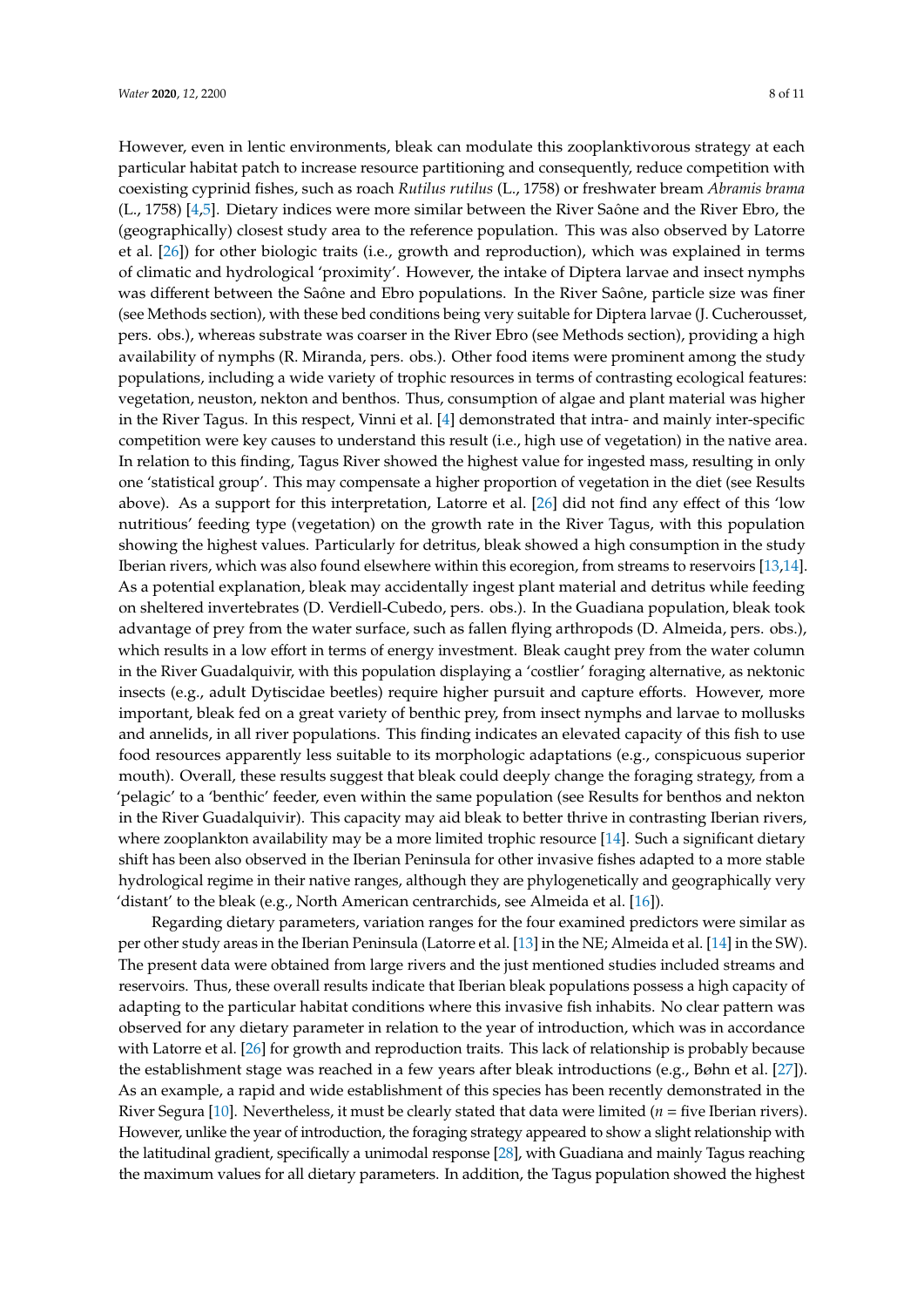backcalculated lengths at all ages and growth index among the same study rivers (see Latorre et al. [\[26\]](#page-10-8)). A potential explanation is that bleak may be more favored by a moderate Mediterranean climate in central Iberia during the prespawning period (warmer) than temperate conditions in the native area (colder). Yet, bleak are affected by slightly more 'severe' ecological conditions in southern Iberia, e.g., oxygen level was lower because of higher temperature (physicochemical data not shown, but in accordance with the expected latitudinal gradient) [\[29\]](#page-10-11). More in detail, these 'benign' conditions in central Iberia may improve the physiological status (e.g., metabolic rate) of bleak, which facilitates this fish species to use alternative prey and widen its diet, with the corresponding increase in the trophic variability. In contrast to this 'generalist' strategy, more northerly and southerly populations (i.e., distant from the optimum in terms of habitat quality, see theoretical aspects in Oksanen and Minchin [\[28\]](#page-10-10)) displayed a more 'specialist' strategy, reducing the complexity of diet composition. Nevertheless, these ecological interpretations must be understood with caution, as similarly to the previous statement, data were limited to a few locations (*n* = five Iberian rivers) and moreover, the assessed latitudinal amplitude was relatively narrow (only 10◦ of Latitude, 37–47◦ N).

Ecological responses such as dietary traits usually show wide variability in non-native species when invading new habitats, with this being particularly clear in freshwater fishes [\[13,](#page-9-10)[15,](#page-9-15)[16\]](#page-9-12). In the Iberian Peninsula, invasive fishes usually display wide trophic plasticity under contrasting environmental conditions, which contributes to improve their invasion process [\[3](#page-9-2)[,13](#page-9-10)[,14\]](#page-9-11). Accordingly, dietary traits were clearly variable among the study rivers, indicating a wide 'flexibility' in bleak foraging strategies dependent on particular river conditions (i.e., habitat heterogeneity, food supply). Studies on bleak diet exist across Iberia in which resource availability were not assessed [\[13,](#page-9-10)[14\]](#page-9-11)). However, other studies on feeding habits of invasive fishes truly estimated food supply as a measure of trophic resources in this ecoregion (e.g., Almeida et al. [\[16,](#page-9-12)[30\]](#page-10-12)), comparing this availability to the use (i.e., bleak diet), and specifically calculating electivity indices (i.e., selection). The present study did not assess resource availability because of technical restrictions (in terms of materials and personnel) to properly quantify the biomass of plant, benthos and plankton in large rivers, which poses a strong study limitation. Thus, abundance of contrasting food items is a key factor to be analyzed for future research on bleak invasion. Similarly—as per other biologic attributes (e.g., growth and reproduction)—the high interpopulation variability is considered a mechanism for bleak to successfully invade novel Mediterranean freshwater ecosystems, from streams to large rivers [\[8](#page-9-6)[,10](#page-9-7)[,26\]](#page-10-8). Indeed, Iberian endemic species are specialized to narrow trophic niches [\[1\]](#page-9-0) or alternatively, these fishes may display high plasticity to the natural variability in Mediterranean rivers. Irrespective of this specific mechanism, the low level of coevolutionary competition is a potential cause why Iberian fish fauna is not adapted to strong invasive competitors, such as bleak. This is one of the main reasons to consider this fish species as a bioinvader of high risk in the Iberian Peninsula (see Table [1](#page-4-0) in Almeida et al. [\[2\]](#page-9-1)). Consequently, environmental managers should apply urgent conservation measures to control bleak populations across Iberian freshwaters. First, these measures should focus on the target species (i.e., fish culling). Second—and according to other studies on bleak in Iberian waters [\[9\]](#page-9-16)—actions on aquatic habitats should be implemented to restore the 'Mediterranean conditions' of natural flow regimes that benefit native fish communities and hamper invasive species.

**Author Contributions:** Conceptualization, D.L., G.M., A.V.-G. and D.A.; methodology, D.V.-C., E.G.-B., J.C., E.d.S., C.F.-D., R.M., F.J.O.-P., A.R.-N., J.M.S.; software, D.L., G.M. and D.A.; validation, D.L., G.M., D.A.; formal analysis, D.L., G.M., A.H. and D.A.; investigation, D.L., G.M., A.H. and D.V.-C.; resources, D.V.-C., E.G.-B., J.C., E.d.S., C.F.-D., R.M., F.J.O.-P., A.R.-N., J.M.S.; data curation, D.L., G.M., G.C.-G., A.G.G.-R., E.N.B.-B.; writing—original draft preparation, D.L., G.M., A.V.-G. and D.A.; writing—review and editing, D.V.-C., G.C.-G., E.N.B.-B., A.G.G.-R., E.G.-B., J.C., E.d.S., C.F.-D., R.M., F.J.O.-P., A.R.-N., J.M.S.; visualization, D.L., G.M., G.C.-G., E.N.B.-B., A.G.G.-R., A.V.-G. and D.A.; supervision, A.V.-G. and D.A.; project administration, D.A.; funding acquisition, E.G.-B., J.C., E.d.S., C.F.-D., R.M., F.J.O.-P., A.R.-N., J.M.S. All authors have read and agreed to the published version of the manuscript.

**Funding:** This research was partly supported by the Spanish Ministry of Education (FPU 13/03291), the Spanish Ministry of Economy and Competitiveness (projects CGL2015-69311-REDT and CGL2016-80820-R) and the Government of Catalonia (ref. 2014 SGR 484).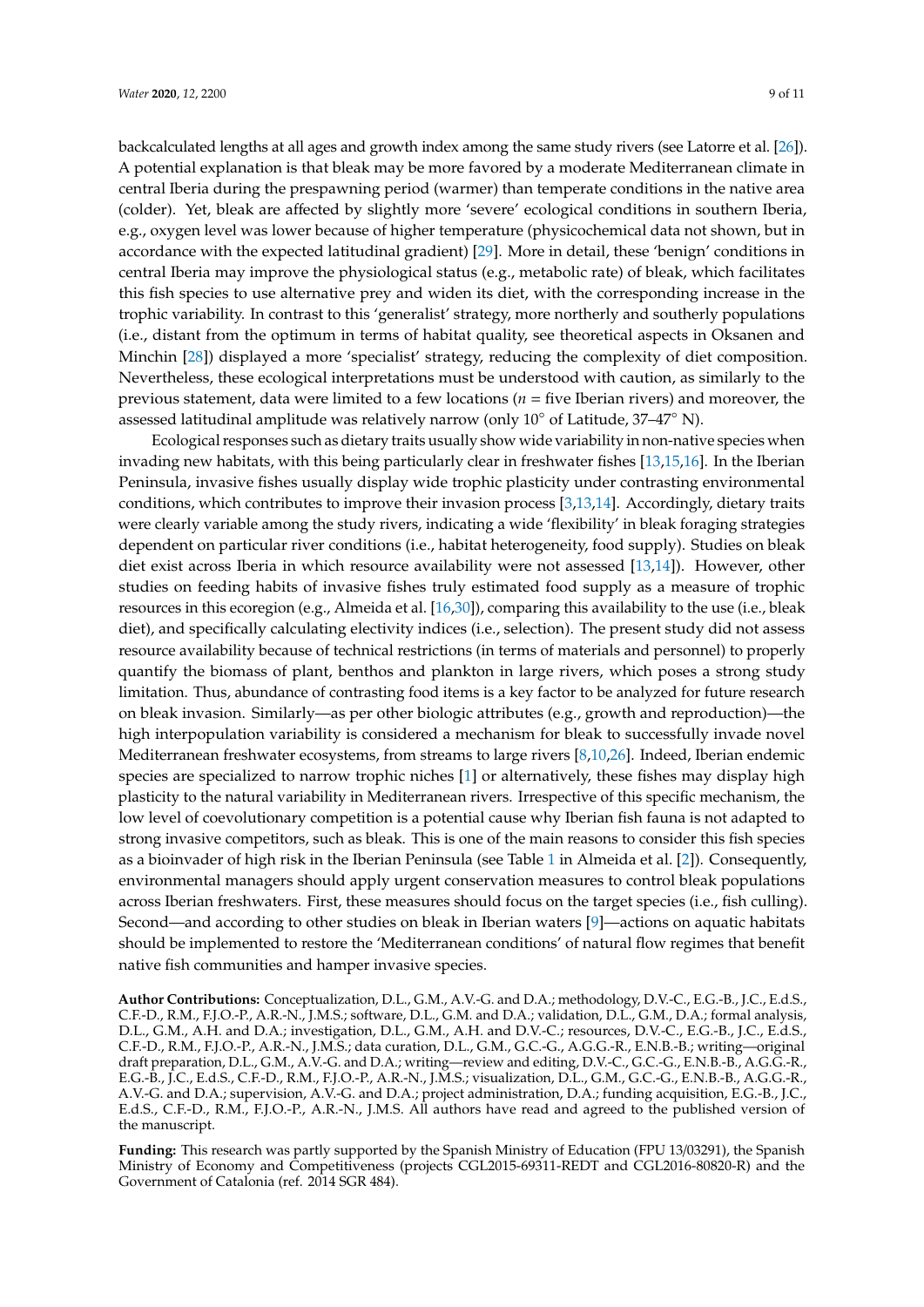**Acknowledgments:** Arlo Hinckley held a 'collaboration' grant from the Complutense University of Madrid (Spain). Gema Castillo-García held a 'pre-graduate' grant from the Universidad San Pablo-CEU (Spain). The anonymous reviewers improved the manuscript.

**Conflicts of Interest:** The authors declare no conflicts of interest. The funders had no role in the design of the study; in the collection, analyses or interpretation of data; in the writing of the manuscript or in the decision to publish the results.

# **References**

- <span id="page-9-0"></span>1. Reyjol, Y.; Hugueny, B.; Pont, D.; Bianco, P.G.; Beier, U.; Caiola, N.; Casals, F.; Cowx, I.; Economou, A.; Ferreira, T.; et al. Patterns in species richness and endemism of European freshwater fish. *Glob. Ecol. Biogeogr.* **2007**, *16*, 65–75. [\[CrossRef\]](http://dx.doi.org/10.1111/j.1466-8238.2006.00264.x)
- <span id="page-9-1"></span>2. Almeida, D.; Ribeiro, F.; Leunda, P.M.; Vilizzi, L.; Copp, G.H. Effectiveness of FISK, an invasiveness screening tool for non-native freshwater fishes, to perform risk identification assessments in the Iberian Peninsula. *Risk Anal.* **2013**, *33*, 1404–1413. [\[CrossRef\]](http://dx.doi.org/10.1111/risa.12050) [\[PubMed\]](http://www.ncbi.nlm.nih.gov/pubmed/23614530)
- <span id="page-9-2"></span>3. Ribeiro, F.; Leunda, P.M. Non-native fish impacts on Mediterranean freshwater ecosystems: Current knowledge and research needs. *Fish. Manag. Ecol.* **2012**, *19*, 142–156. [\[CrossRef\]](http://dx.doi.org/10.1111/j.1365-2400.2011.00842.x)
- <span id="page-9-3"></span>4. Vinni, M.; Horppila, J.; Olin, M.; Ruuhijärvi, J.; Nyberg, K. The food, growth and abundance of five co-existing cyprinids in lake basins of different morphometry and water quality. *Aquat. Ecol.* **2000**, *34*, 421–431. [\[CrossRef\]](http://dx.doi.org/10.1023/A:1011404721775)
- <span id="page-9-14"></span>5. Vašek, M.; Kubeˇcka, J. In situ diel patterns of zooplankton consumption by subadult/adult roach *Rutilus rutilus*, bream *Abramis brama*, and bleak *Alburnus alburnus*. *Folia Zool.* **2004**, *53*, 203–214.
- <span id="page-9-4"></span>6. Keith, P.; Persat, H.; Feunteun, E.; Allardi, J. *Les Poissons d'Eau Douce de France*; Biotope Éditions Muséum National d'Histoire Naturelle: Paris, France, 2011; ISBN 9782914817691.
- <span id="page-9-5"></span>7. Vinyoles, D.; Robalo, J.I.; De Sostoa, A.; Almodóvar, A.; Elvira, B.; Nicola, G.G.; Fernández-Delgado, C.; Santos, C.S.; Doadrio, I.; Sardà-Palomera, F.; et al. Spread of the alien bleak *Alburnus alburnus* (Linnaeus, 1758) (Actinopterygii, Cyprinidae) in the Iberian Peninsula: The role of reservoirs. *Graellsia* **2007**, *63*, 101–110. [\[CrossRef\]](http://dx.doi.org/10.3989/graellsia.2007.v63.i1.84)
- <span id="page-9-6"></span>8. Masó, G.; Latorre, D.; Tarkan, A.S.; Vila-Gispert, A.; Almeida, D. Interpopulation plasticity in growth and reproduction of invasive bleak, *Alburnus alburnus* (Cyprinidae, Actinopterygii), in northeastern Iberian Peninsula. *Folia Zool.* **2016**, *65*, 10–14. [\[CrossRef\]](http://dx.doi.org/10.25225/fozo.v65.i1.a3.2016)
- <span id="page-9-16"></span>9. Matono, P.; Da Silva, J.; Ilhéu, M. How Does an invasive cyprinid benefit from the hydrological disturbance of Mediterranean temporary streams? *Diversity* **2018**, *10*, 47. [\[CrossRef\]](http://dx.doi.org/10.3390/d10020047)
- <span id="page-9-7"></span>10. Amat-Trigo, F.; Torralva, M.; Ruiz-Navarro, A.; Oliva-Paterna, F.J. Colonization and plasticity in population traits of the invasive *Alburnus alburnus* along a longitudinal river gradient in a Mediterranean river basin. *Aquat. Invasions* **2019**, *14*, 310–331. [\[CrossRef\]](http://dx.doi.org/10.3391/ai.2019.14.2.10)
- <span id="page-9-8"></span>11. Almeida, D.; Grossman, G.D. Utility of direct observational methods for assessing competitive interactions between non-native and native freshwater fishes. *Fish. Manag. Ecol.* **2012**, *19*, 157–166. [\[CrossRef\]](http://dx.doi.org/10.1111/j.1365-2400.2012.00847.x)
- <span id="page-9-9"></span>12. Vilizzi, L.; Copp, G.H.; Adamovich, B.; Almeida, D.; Chan, J.; Davison, P.I.; Dembski, S.; Ekmekçi, F.G.; Ferincz, Á.; Forneck, S.C.; et al. A global review and meta-analysis of applications of the freshwater Fish Invasiveness Screening Kit. *Rev. Fish Biol. Fish.* **2019**, *29*, 529–568. [\[CrossRef\]](http://dx.doi.org/10.1007/s11160-019-09562-2)
- <span id="page-9-10"></span>13. Latorre, D.; Masó, G.; Hinckley, A.; Rubio-Gracia, F.; Vila-Gispert, A.; Almeida, D. Interpopulation plasticity in dietary traits of invasive bleak *Alburnus alburnus* (Linnaeus, 1758) in Iberian fresh waters. *J. Appl. Ichthyol.* **2016**, *32*, 1252–1255. [\[CrossRef\]](http://dx.doi.org/10.1111/jai.13186)
- <span id="page-9-11"></span>14. Almeida, D.; Fletcher, D.H.; Rangel, C.; García-Berthou, E.; Da Silva, E. Dietary traits of invasive bleak *Alburnus alburnus* (Actinopterygii, Cyprinidae) between contrasting habitats in Iberian fresh waters. *Hydrobiologia* **2017**, *795*, 23–33. [\[CrossRef\]](http://dx.doi.org/10.1007/s10750-016-3052-8)
- <span id="page-9-15"></span>15. Copp, G.H.; Bianco, P.G.; Bogutskaya, N.G.; Eros, T.; Falka, I.; Ferreira, M.T.; Fox, M.G.; Freyhof, J.; Gozlan, R.E.; Grabowska, J.; et al. To be, or not to be, a non-native freshwater fish? *J. Appl. Ichthyol.* **2005**, *21*, 242–262. [\[CrossRef\]](http://dx.doi.org/10.1111/j.1439-0426.2005.00690.x)
- <span id="page-9-12"></span>16. Almeida, D.; Almodóvar, A.; Nicola, G.G.; Elvira, B.; Grossman, G.D. Trophic plasticity of invasive juvenile largemouth bass *Micropterus salmoides* in Iberian streams. *Fish. Res.* **2012**, *113*, 153–158. [\[CrossRef\]](http://dx.doi.org/10.1016/j.fishres.2011.11.002)
- <span id="page-9-13"></span>17. Clavero, M.; García-Berthou, E. Homogenization dynamics and introduction routes of invasive freshwater fish in the Iberian Peninsula. *Ecol. Appl.* **2006**, *16*, 2313–2324. [\[CrossRef\]](http://dx.doi.org/10.1890/1051-0761(2006)016[2313:HDAIRO]2.0.CO;2)